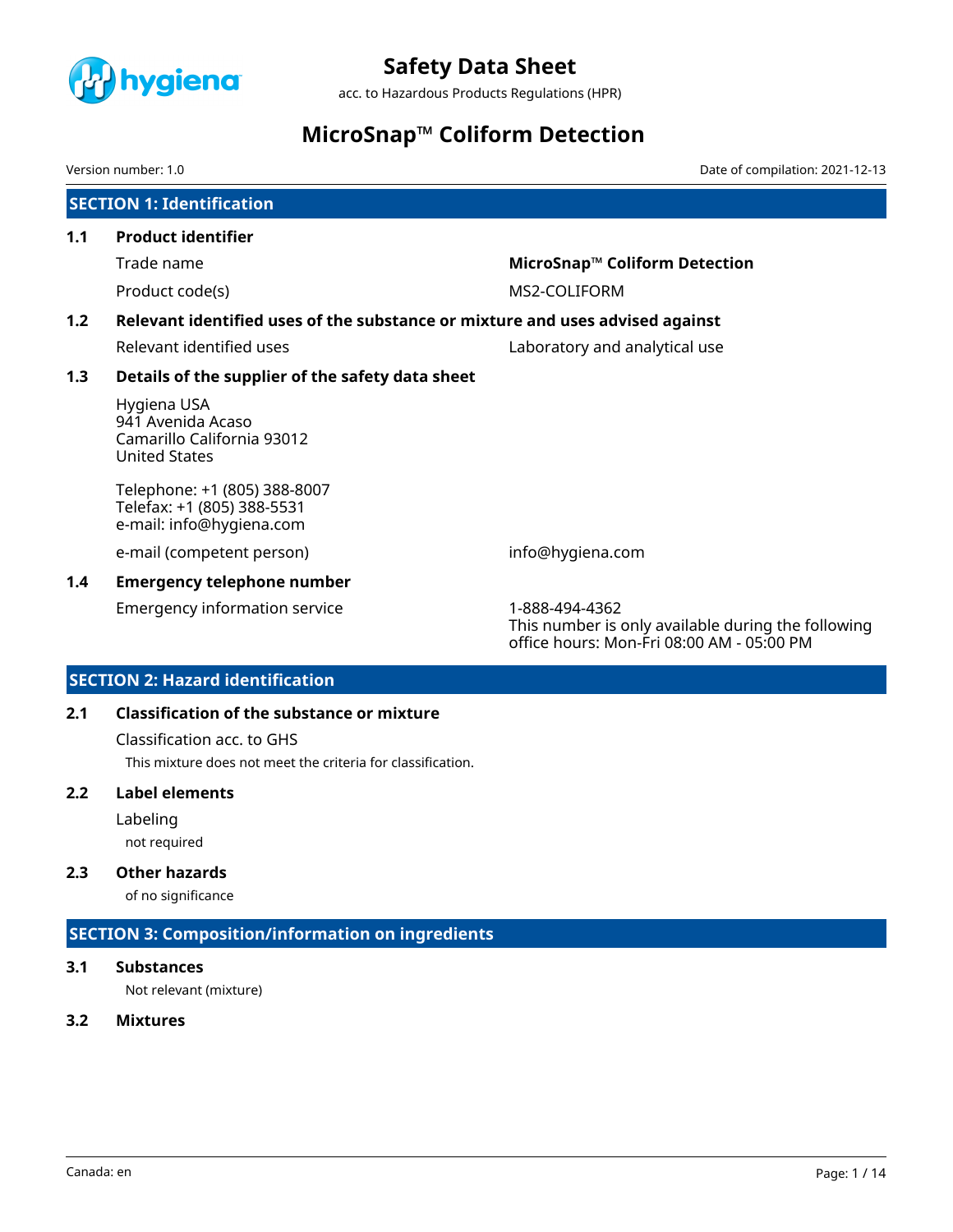

acc. to Hazardous Products Regulations (HPR)

# **MicroSnap™ Coliform Detection**

Version number: 1.0 Date of compilation: 2021-12-13

### Description of the mixture

| <b>Name of substance</b>                                           | <b>Identifier</b>           | Wt%        | <b>Classification acc. to GHS</b>                                | <b>Pictograms</b> |
|--------------------------------------------------------------------|-----------------------------|------------|------------------------------------------------------------------|-------------------|
| Pyrogen Free Water                                                 | CAS No<br>7732-18-5         | $75 - 90$  |                                                                  |                   |
| Magnesium Acetate Tetrahy-<br>drate                                | CAS No<br>16674-78-5        | $0.1 - 1$  |                                                                  |                   |
| 1.0 mg/mL alpha Gal Sub-<br>strate                                 |                             | $0.1 - 1$  |                                                                  |                   |
| 1.0 mg/mL beta Gal Sub-<br>strate                                  | CAS No<br>131474-38-9       | $0.1 - 1$  |                                                                  |                   |
| EDTA disodium dihydrate                                            | CAS No<br>6381-92-6         | $0.1 - 1$  |                                                                  |                   |
| Potassium hydroxide                                                | CAS No<br>1310-58-3         | ${}_{0.1}$ | Acute Tox. 4 / H302<br>Skin Corr. 1A / H314<br>Eye Dam. 1 / H318 |                   |
| Benzethonium chloride                                              | CAS No<br>121-54-0          | ${}_{0.1}$ |                                                                  |                   |
| Adenosine 5'-triphosphate<br>disodium salt hydrate                 | <b>CAS No</b><br>34369-07-8 | < 0.1      |                                                                  |                   |
| sodium azide                                                       | CAS No<br>26628-22-8        | ${}_{0.1}$ | Acute Tox. 2 / H300<br>Acute Tox. 2 / H330                       |                   |
| Ethylenediaminetetraacetic<br>acid dipotassium salt di-<br>hydrate | CAS No<br>25102-12-9        | ${}_{0.1}$ |                                                                  |                   |
| DL-Dithiothreitol                                                  | CAS No<br>3483-12-3         | ${}_{0.1}$ |                                                                  |                   |
| <b>Tris</b>                                                        | CAS No<br>$77 - 86 - 1$     | < 0.1      |                                                                  |                   |
| Bovine Serum Albumin                                               | CAS No<br>9048-46-8         | ${}_{0.1}$ |                                                                  |                   |
| Luciferase, Custom                                                 |                             | < 0.1      |                                                                  |                   |

For full text of abbreviations: see SECTION 16.

# **SECTION 4: First-aid measures**

### **4.1 Description of first-aid measures**

#### General notes

Do not leave affected person unattended. Remove victim out of the danger area. Keep affected person warm, still and covered. Take off immediately all contaminated clothing. In all cases of doubt, or when symptoms persist, seek medical advice. In case of unconsciousness place person in the recovery position. Never give anything by mouth.

#### Following inhalation

If breathing is irregular or stopped, immediately seek medical assistance and start first aid actions. Provide fresh air.

#### Following skin contact

Wash with plenty of soap and water.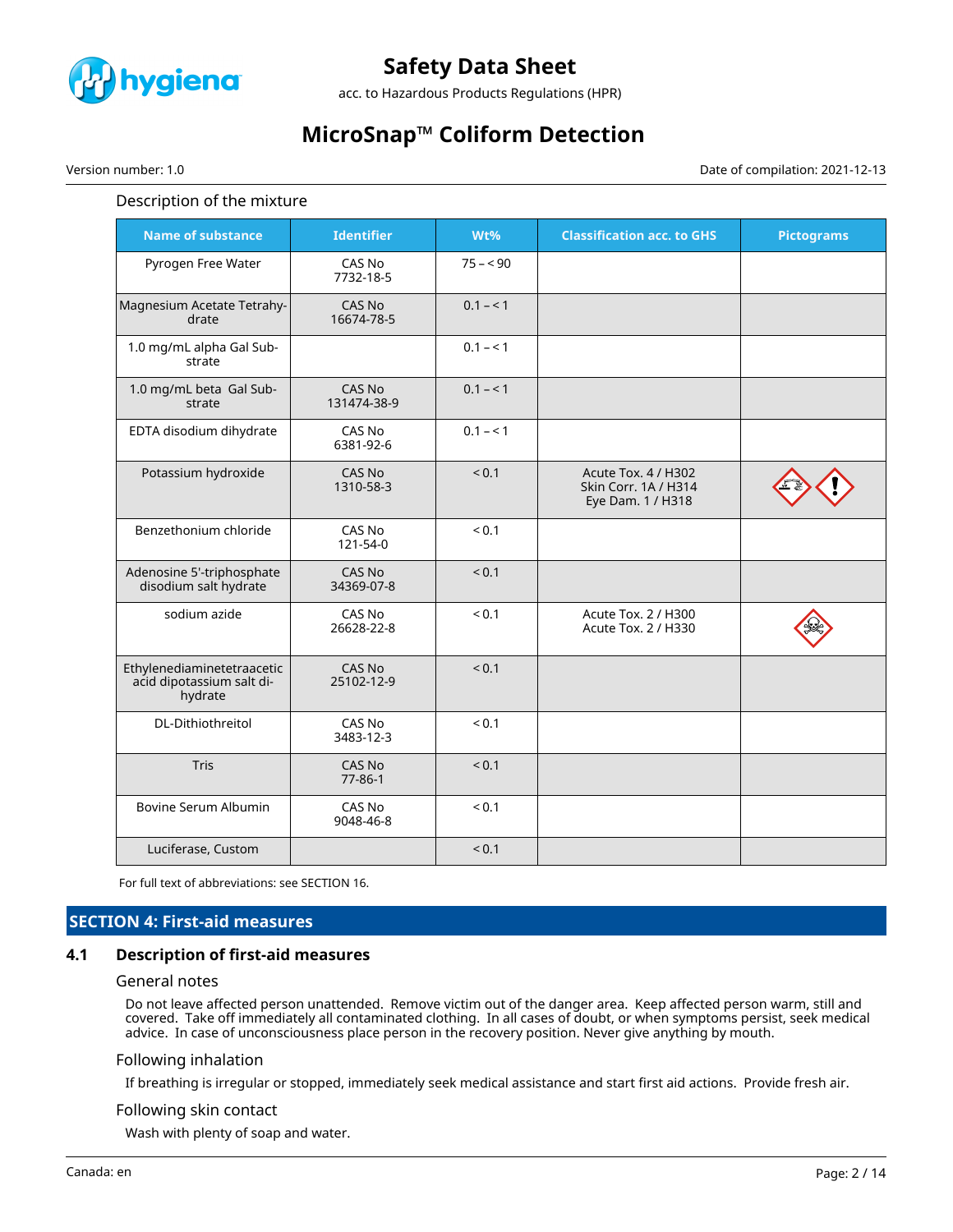

acc. to Hazardous Products Regulations (HPR)

# **MicroSnap™ Coliform Detection**

Version number: 1.0 Date of compilation: 2021-12-13

#### Following eye contact

Remove contact lenses, if present and easy to do. Continue rinsing. Irrigate copiously with clean, fresh water for at least 10 minutes, holding the eyelids apart.

#### Following ingestion

Rinse mouth with water (only if the person is conscious). Do NOT induce vomiting.

### **4.2 Most important symptoms and effects, both acute and delayed**

Symptoms and effects are not known to date.

### **4.3 Indication of any immediate medical attention and special treatment needed**

none

### **SECTION 5: Fire-fighting measures**

### **5.1 Extinguishing media**

Suitable extinguishing media

Water spray, BC-powder, Carbon dioxide (CO2)

Unsuitable extinguishing media

Water jet

### **5.2 Special hazards arising from the substance or mixture**

Hazardous combustion products

Nitrogen oxides (NOx), Carbon monoxide (CO), Carbon dioxide (CO2)

#### **5.3 Advice for firefighters**

In case of fire and/or explosion do not breathe fumes. Coordinate firefighting measures to the fire surroundings. Do not allow firefighting water to enter drains or water courses. Collect contaminated firefighting water separately. Fight fire with normal precautions from a reasonable distance.

### **SECTION 6: Accidental release measures**

#### **6.1 Personal precautions, protective equipment and emergency procedures**

For non-emergency personnel

Remove persons to safety.

#### For emergency responders

Wear breathing apparatus if exposed to vapors/dust/aerosols/gases.

### **6.2 Environmental precautions**

Keep away from drains, surface and ground water. Retain contaminated washing water and dispose of it.

# **6.3 Methods and material for containment and cleaning up**

Advice on how to contain a spill

Covering of drains

#### Advice on how to clean up a spill

Wipe up with absorbent material (e.g. cloth, fleece). Collect spillage: sawdust, kieselgur (diatomite), sand, universal binder

#### Appropriate containment techniques

Use of adsorbent materials.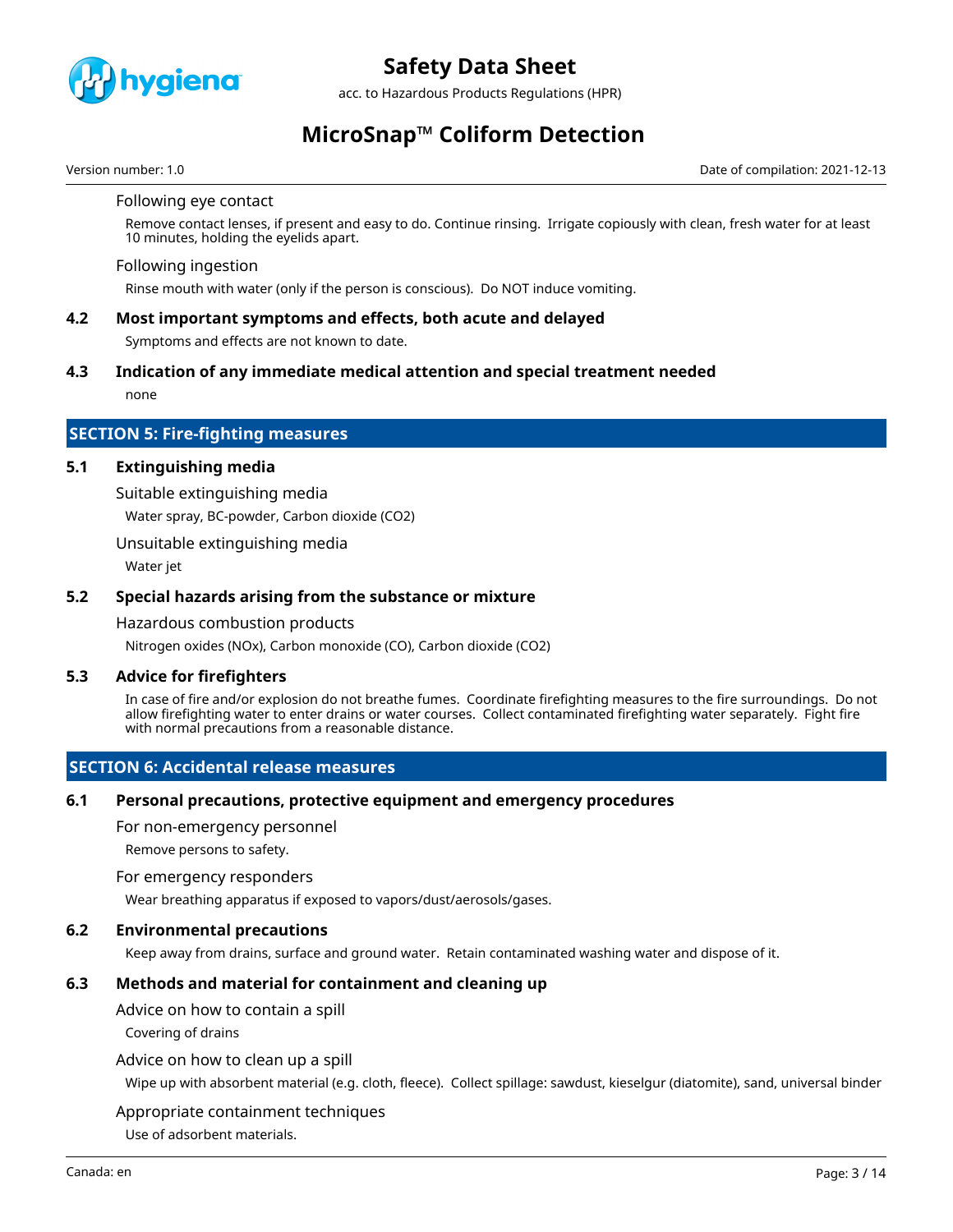

acc. to Hazardous Products Regulations (HPR)

# **MicroSnap™ Coliform Detection**

Version number: 1.0 Date of compilation: 2021-12-13

#### Other information relating to spills and releases

Place in appropriate containers for disposal. Ventilate affected area.

### **6.4 Reference to other sections**

Hazardous combustion products: see section 5. Personal protective equipment: see section 8. Incompatible materials: see section 10. Disposal considerations: see section 13.

# **SECTION 7: Handling and storage**

### **7.1 Precautions for safe handling**

#### Recommendations

#### - Measures to prevent fire as well as aerosol and dust generation

Use local and general ventilation. Use only in well-ventilated areas.

#### Advice on general occupational hygiene

Wash hands after use. Do not eat, drink and smoke in work areas. Remove contaminated clothing and protective equipment before entering eating areas. Never keep food or drink in the vicinity of chemicals. Never place chemicals in containers that are normally used for food or drink. Keep away from food, drink and animal feedingstuffs.

### **7.2 Conditions for safe storage, including any incompatibilities**

Control of the effects

Protect against external exposure, such as

frost

Г

### **7.3 Specific end use(s)**

See section 16 for a general overview.

### **SECTION 8: Exposure controls/personal protection**

#### **8.1 Control parameters**

| Occupational exposure limit values (Workplace Exposure Limits) |                          |               |                               |                     |                           |                      |                            |                    |                          |               |                      |
|----------------------------------------------------------------|--------------------------|---------------|-------------------------------|---------------------|---------------------------|----------------------|----------------------------|--------------------|--------------------------|---------------|----------------------|
| Coun-<br>try                                                   | <b>Name of agent</b>     | <b>CAS No</b> | Identi-<br>fier               | <b>TWA</b><br>[ppm] | <b>TWA</b><br>[ $mq/m3$ ] | <b>STEL</b><br>[ppm] | <b>STEL</b><br>[ $mq/m3$ ] | Ceiling-C<br>[ppm] | Ceiling-C<br>[ $mg/m3$ ] | Nota-<br>tion | <b>Source</b>        |
| CA                                                             | potassium hydrox-<br>ide | 1310-58-3     | <b>OEL</b><br>(AB)            |                     |                           |                      |                            |                    | $\overline{2}$           |               | <b>OHS</b><br>Code   |
| CA                                                             | potassium hydrox-<br>ide | 1310-58-3     | <b>OEL</b><br>(BC)            |                     |                           |                      |                            |                    | $\overline{2}$           |               | "BC Reg-<br>ulation" |
| CA                                                             | potassium hydrox-<br>ide | 1310-58-3     | <b>OEL</b><br>$(ON -$<br>MoL) |                     |                           |                      |                            |                    | $\overline{2}$           |               | MoL                  |
| CA                                                             | potassium hydrox-<br>ide | 1310-58-3     | PEV/<br><b>VEA</b>            |                     |                           |                      |                            | $\overline{2}$     |                          |               | Regula-<br>tion OHS  |
| CA                                                             | sodium azide             | 26628-22-8    | <b>OEL</b><br>(AB)            |                     |                           |                      |                            |                    | 0.29                     |               | <b>OHS</b><br>Code   |
| CA                                                             | sodium azide             | 26628-22-8    | <b>OEL</b><br>(BC)            |                     |                           |                      |                            |                    | 0.29                     |               | "BC Reg-<br>ulation" |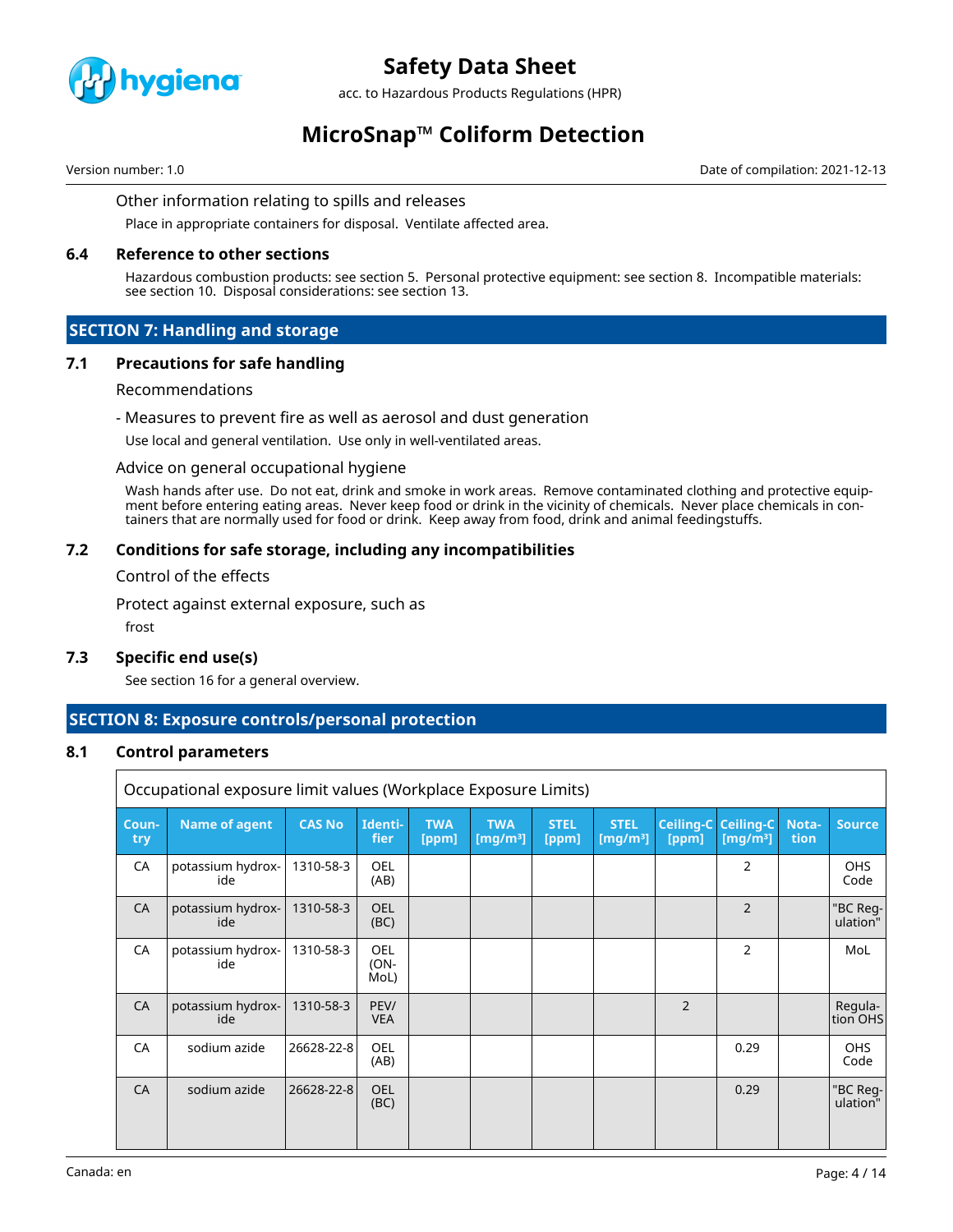

acc. to Hazardous Products Regulations (HPR)

# **MicroSnap™ Coliform Detection**

Version number: 1.0 Date of compilation: 2021-12-13

| Occupational exposure limit values (Workplace Exposure Limits) |                      |               |                            |                     |                           |                      |                            |                           |                          |                 |                      |
|----------------------------------------------------------------|----------------------|---------------|----------------------------|---------------------|---------------------------|----------------------|----------------------------|---------------------------|--------------------------|-----------------|----------------------|
| Coun-<br>try                                                   | <b>Name of agent</b> | <b>CAS No</b> | Identi-<br><b>fier</b>     | <b>TWA</b><br>[ppm] | <b>TWA</b><br>[ $mq/m3$ ] | <b>STEL</b><br>[ppm] | <b>STEL</b><br>[ $mq/m3$ ] | <b>Ceiling-C</b><br>[ppm] | Ceiling-C<br>[ $mq/m3$ ] | Nota-<br>tion   | <b>Source</b>        |
| CA                                                             | sodium azide         | 26628-22-8    | <b>OEL</b><br>(ON-<br>MoL) |                     |                           |                      |                            |                           | 0.29                     |                 | MoL                  |
| <b>CA</b>                                                      | sodium azide         | 26628-22-8    | PEV/<br><b>VEA</b>         |                     |                           |                      |                            | 0.11                      | 0.3                      |                 | Regula-<br>tion OHS  |
| CA                                                             | sodium azide         | 26628-22-8    | <b>OEL</b><br>(AB)         |                     |                           | 0.11                 | 0.3                        | 0.11                      |                          | HN <sub>3</sub> | <b>OHS</b><br>Code   |
| <b>CA</b>                                                      | sodium azide         | 26628-22-8    | <b>OEL</b><br>(BC)         |                     |                           |                      |                            | 0.11                      |                          | HN <sub>3</sub> | "BC Reg-<br>ulation" |
| CA                                                             | sodium azide         | 26628-22-8    | <b>OEL</b><br>(ON-<br>MoL) |                     |                           |                      |                            |                           | 0.11                     | HN3,<br>vap     | MoL                  |

Notation

 $\overline{ceil}$  ceiling value is a limit value above which exposure should not occur<br>HN3 calculated as HN3 (hydrazoic acid) HN3 calculated as HN3 (hydrazoic acid) STEL short-term exposure limit: a limit value above which exposure should not occur and which is related to a 15-minute period (unless otherwise specified) TWA time-weighted average (long-term exposure limit): measured or calculated in relation to a reference period of 8 hours timeweighted average (unless otherwise specified

vap as vapors

| Relevant DNELs of components of the mixture |               |                 |                           |                                              |                   |                                 |  |  |
|---------------------------------------------|---------------|-----------------|---------------------------|----------------------------------------------|-------------------|---------------------------------|--|--|
| <b>Name of substance</b>                    | <b>CAS No</b> | <b>Endpoint</b> | <b>Threshold</b><br>level | <b>Protection goal,</b><br>route of exposure | <b>Used in</b>    | <b>Exposure time</b>            |  |  |
| EDTA disodium di-<br>hydrate                | 6381-92-6     | <b>DNEL</b>     | $1.5 \text{ mg/m}^3$      | human, inhalatory                            | worker (industry) | chronic - systemic ef-<br>fects |  |  |
| EDTA disodium di-<br>hydrate                | 6381-92-6     | <b>DNEL</b>     | $3 \text{ mg/m}^3$        | human, inhalatory                            | worker (industry) | acute - systemic ef-<br>fects   |  |  |
| EDTA disodium di-<br>hydrate                | 6381-92-6     | <b>DNEL</b>     | $1.5 \,\mathrm{mg/m^3}$   | human, inhalatory                            | worker (industry) | chronic - local effects         |  |  |
| EDTA disodium di-<br>hydrate                | 6381-92-6     | <b>DNEL</b>     | $3$ mg/m <sup>3</sup>     | human, inhalatory                            | worker (industry) | acute - local effects           |  |  |
| Potassium hydroxide                         | 1310-58-3     | <b>DNEL</b>     | 1 mg/m $3$                | human, inhalatory                            | worker (industry) | chronic - local effects         |  |  |
| sodium azide                                | 26628-22-8    | <b>DNEL</b>     | $0.164$ mg/m <sup>3</sup> | human, inhalatory                            | worker (industry) | chronic - systemic ef-<br>fects |  |  |
| sodium azide                                | 26628-22-8    | <b>DNEL</b>     | 46.7 µg/kg                | human, dermal                                | worker (industry) | chronic - systemic ef-<br>fects |  |  |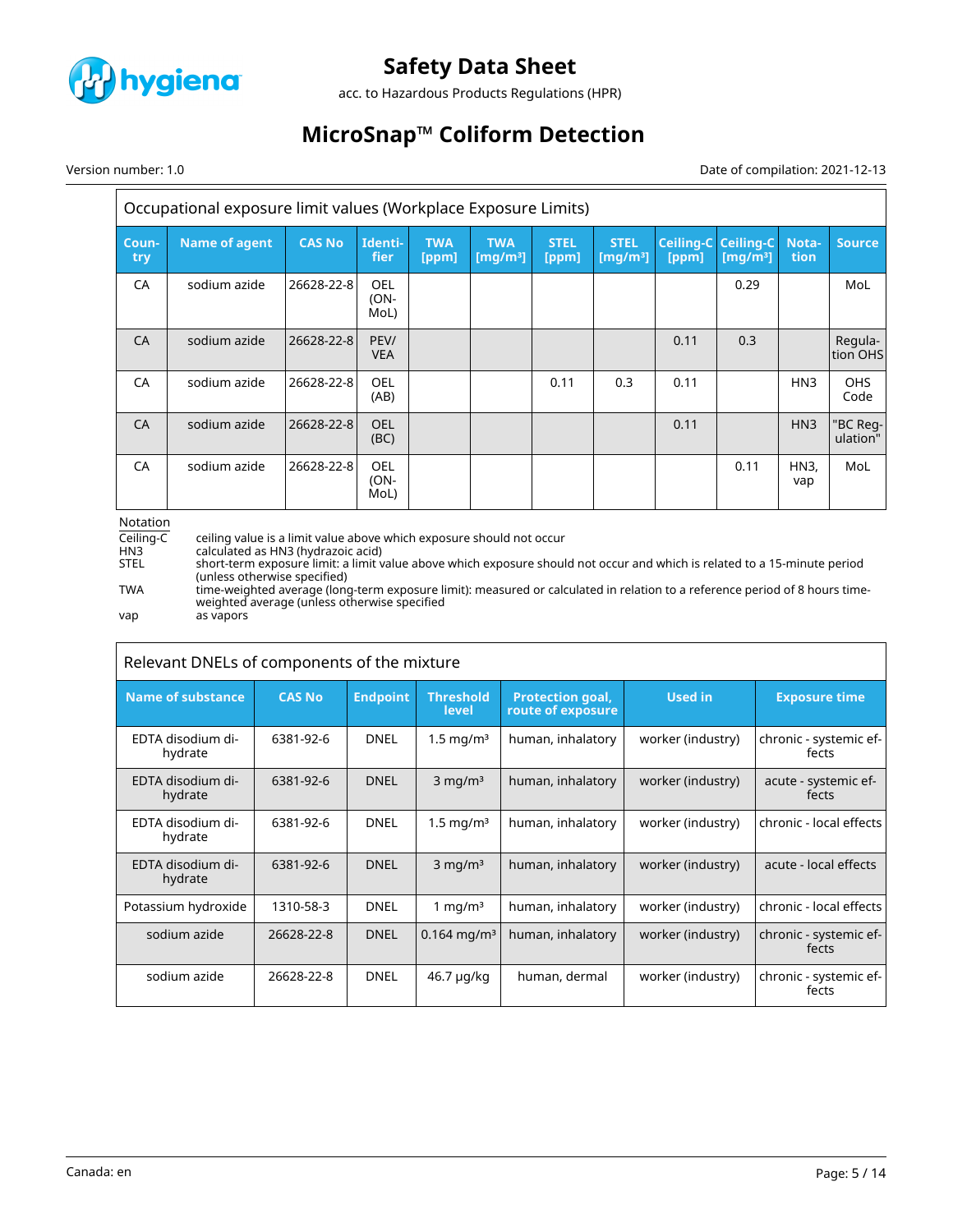

acc. to Hazardous Products Regulations (HPR)

# **MicroSnap™ Coliform Detection**

Version number: 1.0 Date of compilation: 2021-12-13

| Relevant PNECs of components of the mixture |               |                 |                                     |                            |                                       |                                   |  |
|---------------------------------------------|---------------|-----------------|-------------------------------------|----------------------------|---------------------------------------|-----------------------------------|--|
| <b>Name of substance</b>                    | <b>CAS No</b> | <b>Endpoint</b> | <b>Threshold</b><br>level           | <b>Organism</b>            | <b>Environmental com-</b><br>partment | <b>Exposure time</b>              |  |
| EDTA disodium di-<br>hydrate                | 6381-92-6     | <b>PNEC</b>     | $2.5 \frac{mg}{l}$                  | aquatic organisms          | freshwater                            | short-term (single in-<br>stance) |  |
| EDTA disodium di-<br>hydrate                | 6381-92-6     | <b>PNEC</b>     | $0.25 \frac{mg}{l}$                 | aquatic organisms          | marine water                          | short-term (single in-<br>stance) |  |
| EDTA disodium di-<br>hydrate                | 6381-92-6     | <b>PNEC</b>     | 50 $mg/1$                           | aquatic organisms          | sewage treatment<br>plant (STP)       | short-term (single in-<br>stance) |  |
| EDTA disodium di-<br>hydrate                | 6381-92-6     | <b>PNEC</b>     | 1.1 $mg/_{ka}$                      | terrestrial organ-<br>isms | soil                                  | short-term (single in-<br>stance) |  |
| sodium azide                                | 26628-22-8    | <b>PNEC</b>     | $0.35$ <sup>µg</sup> / <sub>l</sub> | aquatic organisms          | freshwater                            | short-term (single in-<br>stance) |  |
| sodium azide                                | 26628-22-8    | <b>PNEC</b>     | $30 \frac{\mu g}{I}$                | aquatic organisms          | sewage treatment<br>plant (STP)       | short-term (single in-<br>stance) |  |
| sodium azide                                | 26628-22-8    | <b>PNEC</b>     | 16.7 $\frac{\mu g}{\kappa q}$       | aquatic organisms          | freshwater sediment                   | short-term (single in-<br>stance) |  |
| sodium azide                                | 26628-22-8    | <b>PNEC</b>     | $0.72 \frac{\mu g}{\text{ka}}$      | aquatic organisms          | marine sediment                       | short-term (single in-<br>stance) |  |

### **8.2 Exposure controls**

Appropriate engineering controls

General ventilation.

Individual protection measures (personal protective equipment)

#### Eye/face protection

Wear eye/face protection.

#### Skin protection

#### - Hand protection

Wear suitable gloves. Chemical protection gloves are suitable, which are tested according to EN 374. Check leak-tightness/impermeability prior to use. In the case of wanting to use the gloves again, clean them before taking off and air them well. For special purposes, it is recommended to check the resistance to chemicals of the protective gloves mentioned above together with the supplier of these gloves.

#### - Other protection measures

Take recovery periods for skin regeneration. Preventive skin protection (barrier creams/ointments) is recommended. Wash hands thoroughly after handling.

#### Respiratory protection

In case of inadequate ventilation wear respiratory protection.

#### Environmental exposure controls

Use appropriate container to avoid environmental contamination. Keep away from drains, surface and ground water.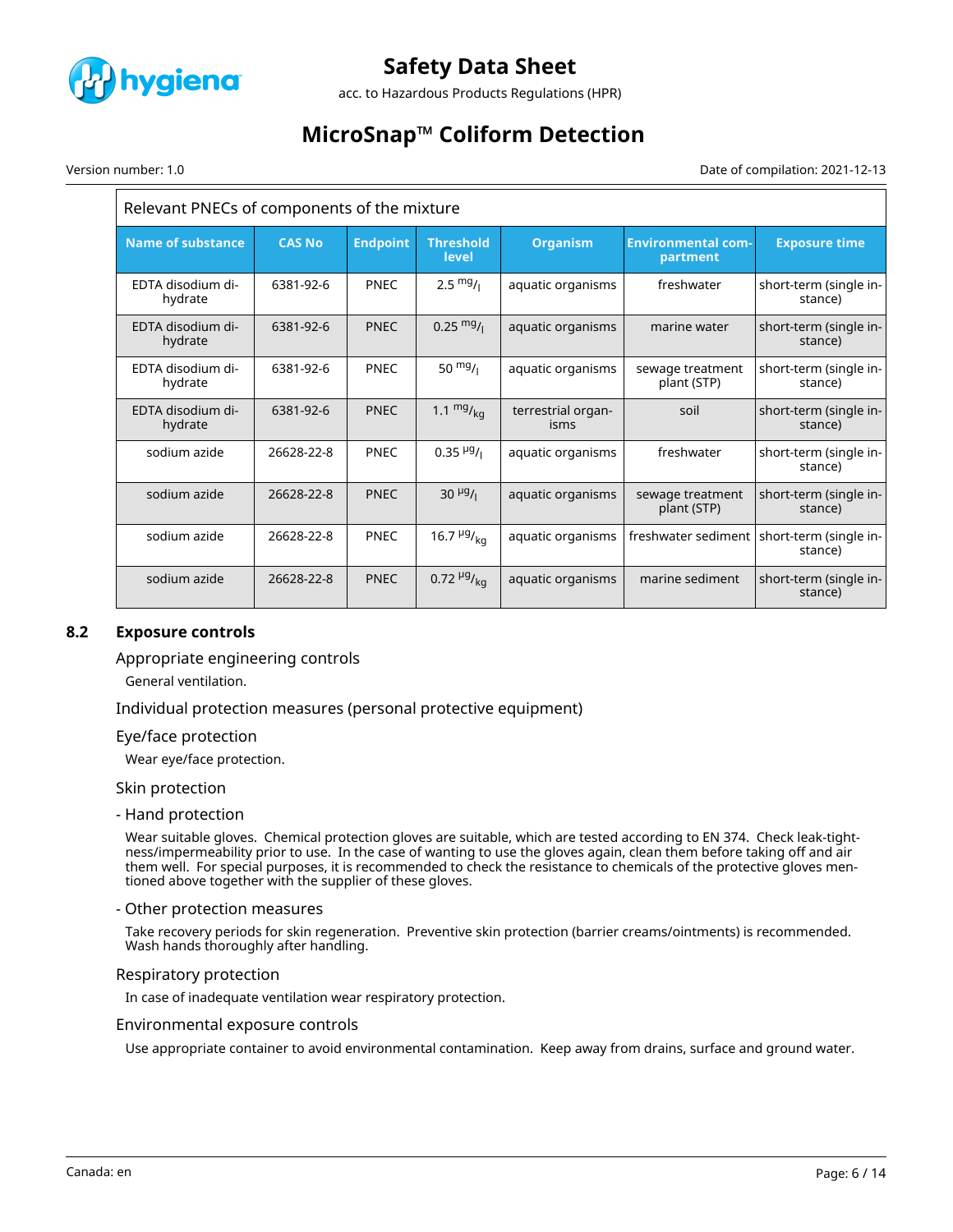

acc. to Hazardous Products Regulations (HPR)

# **MicroSnap™ Coliform Detection**

Version number: 1.0 Date of compilation: 2021-12-13

# **SECTION 9: Physical and chemical properties**

# **9.1 Information on basic physical and chemical properties**

## **Appearance**

| Physical state | liquid                |
|----------------|-----------------------|
| Color          | not determined        |
| Particle       | not relevant (liquid) |
| Odor           | characteristic        |

# **Other safety parameters**

| pH (value)                              | not determined                                |
|-----------------------------------------|-----------------------------------------------|
| Melting point/freezing point            | not determined                                |
| Initial boiling point and boiling range | not determined                                |
| Flash point                             | not determined                                |
| Evaporation rate                        | Not determined                                |
| Flammability (solid, gas)               | not relevant, (fluid)                         |
| Vapor pressure                          | $<$ 0.1 hPa at 25 °C                          |
| Density                                 | not determined                                |
| Vapor density                           | this information is not available             |
| Relative density                        | Information on this property is not available |
| Solubility(ies)                         | not determined                                |

# Partition coefficient

| - n-octanol/water (log KOW) | this information is not available                  |
|-----------------------------|----------------------------------------------------|
| Auto-ignition temperature   | not determined                                     |
| Viscosity                   | not determined                                     |
| <b>Explosive properties</b> | not explosive (GHS of the United Nations, annex 4) |
| Oxidizing properties        | none                                               |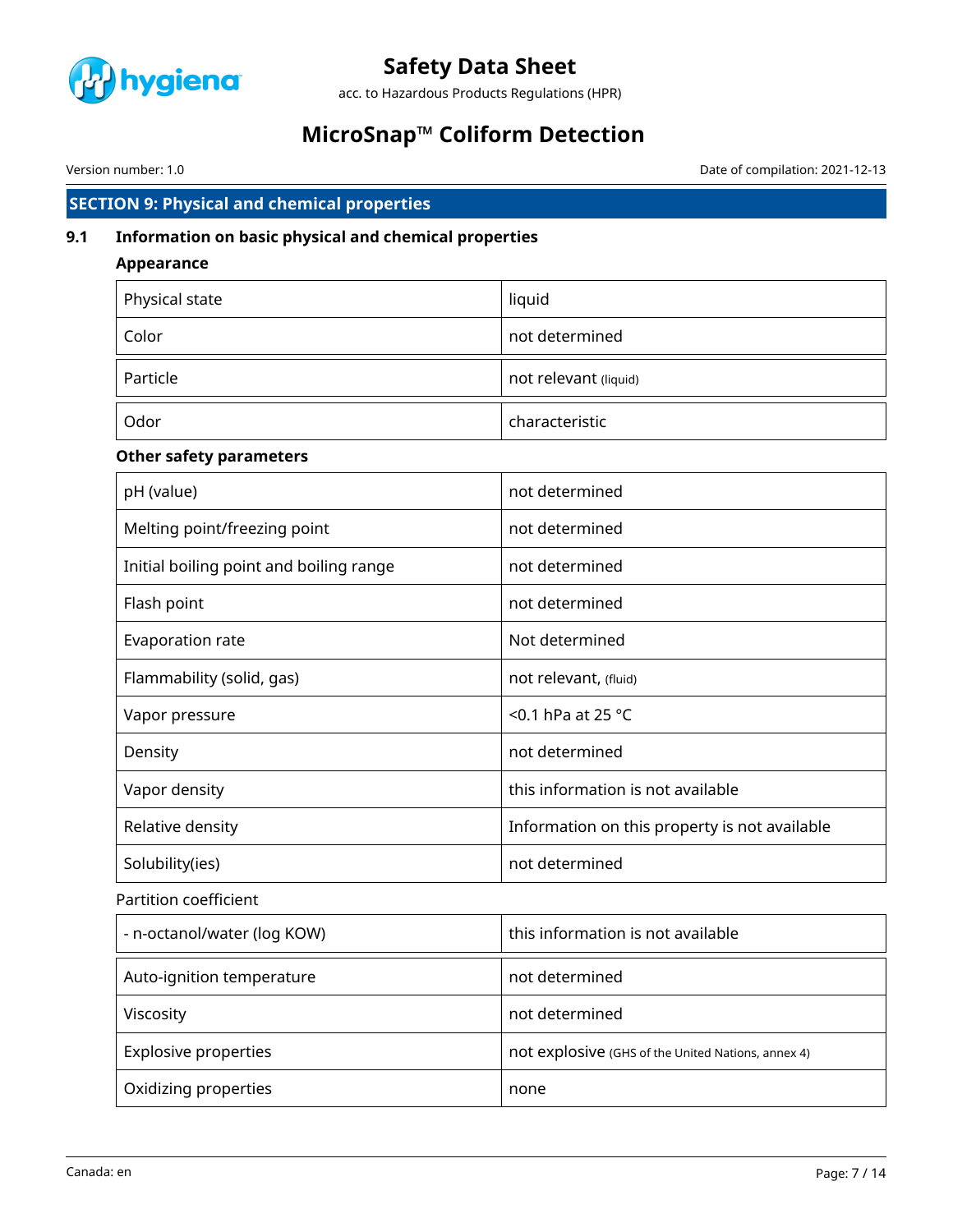

acc. to Hazardous Products Regulations (HPR)

# **MicroSnap™ Coliform Detection**

Version number: 1.0 Date of compilation: 2021-12-13

### **9.2 Other information**

| Solvent content | 77.49 %     |
|-----------------|-------------|
| Solid content   | $18.06\,\%$ |

# **SECTION 10: Stability and reactivity**

### **10.1 Reactivity**

Concerning incompatibility: see below "Conditions to avoid" and "Incompatible materials".

### **10.2 Chemical stability**

The material is stable under normal ambient and anticipated storage and handling conditions of temperature and pressure.

### **10.3 Possibility of hazardous reactions**

No known hazardous reactions.

### **10.4 Conditions to avoid**

There are no specific conditions known which have to be avoided.

### **10.5 Incompatible materials**

**Oxidizers** 

#### **10.6 Hazardous decomposition products**

Reasonably anticipated hazardous decomposition products produced as a result of use, storage, spill and heating are not known. Hazardous combustion products: see section 5.

# **SECTION 11: Toxicological information**

# **11.1 Information on toxicological effects**

Test data are not available for the complete mixture.

### Classification procedure

The method for classification of the mixture is based on ingredients of the mixture (additivity formula).

#### **Classification acc. to GHS**

This mixture does not meet the criteria for classification.

#### Acute toxicity

Shall not be classified as acutely toxic.

| Acute toxicity estimate (ATE) of components of the mixture |               |                       |                               |  |  |  |  |
|------------------------------------------------------------|---------------|-----------------------|-------------------------------|--|--|--|--|
| <b>Name of substance</b>                                   | <b>CAS No</b> | <b>Exposure route</b> | <b>ATE</b>                    |  |  |  |  |
| Potassium hydroxide                                        | 1310-58-3     | oral                  | 333 $mg/kq$                   |  |  |  |  |
| Benzethonium chloride                                      | 121-54-0      | oral                  | 295 $mg/_{kq}$                |  |  |  |  |
| sodium azide                                               | 26628-22-8    | oral                  | 5 $mg/kq$                     |  |  |  |  |
| sodium azide                                               | 26628-22-8    | inhalation: dust/mist | $>0.054$ mg/ <sub>I</sub> /4h |  |  |  |  |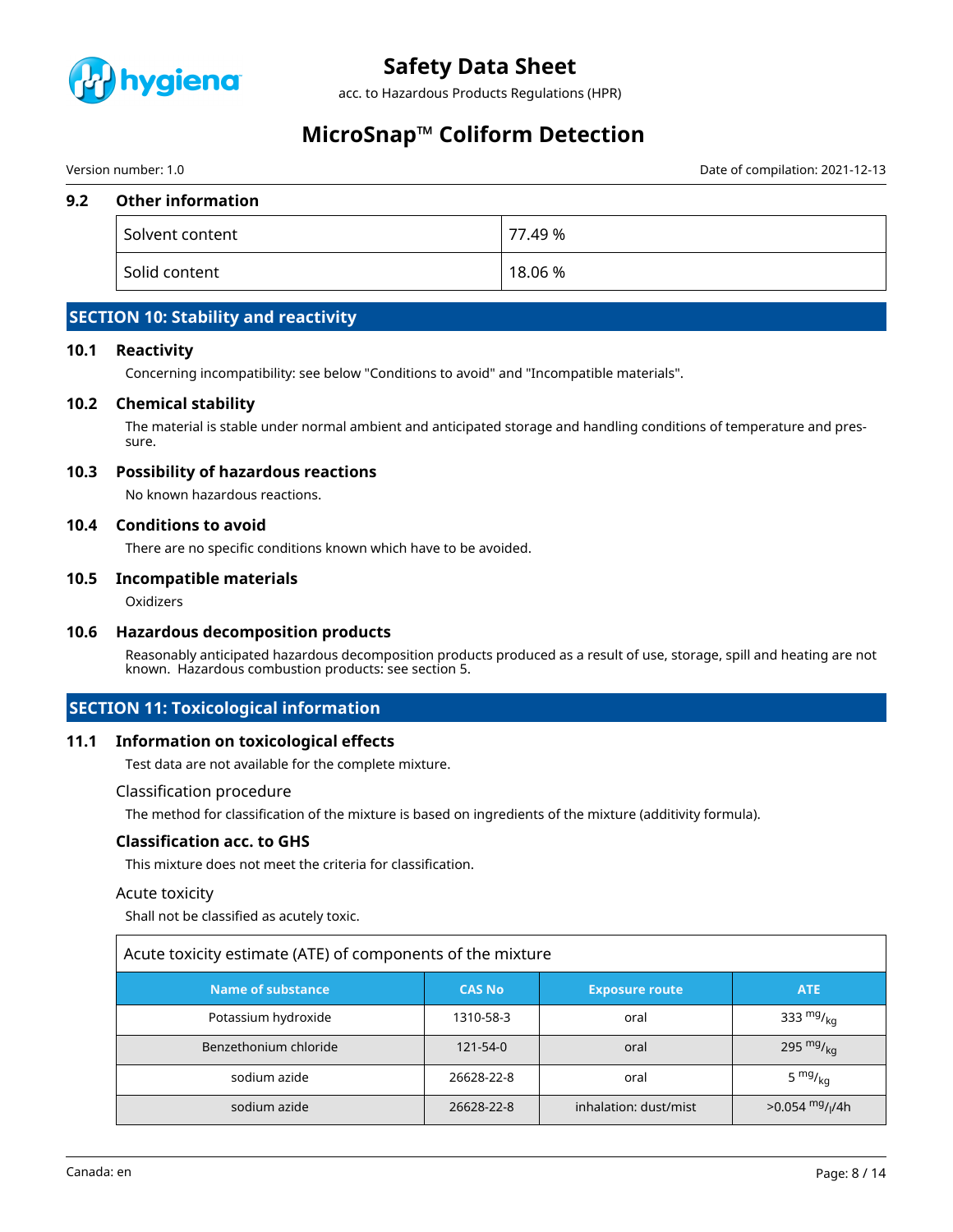

acc. to Hazardous Products Regulations (HPR)

# **MicroSnap™ Coliform Detection**

Version number: 1.0 Date of compilation: 2021-12-13

Shall not be classified as corrosive/irritant to skin.

Serious eye damage/eye irritation

Skin corrosion/irritation

Shall not be classified as seriously damaging to the eye or eye irritant.

Respiratory or skin sensitization

Shall not be classified as a respiratory or skin sensitizer.

- Germ cell mutagenicity Shall not be classified as germ cell mutagenic.
- Carcinogenicity Shall not be classified as carcinogenic.
- Reproductive toxicity

Shall not be classified as a reproductive toxicant.

Specific target organ toxicity - single exposure

Shall not be classified as a specific target organ toxicant (single exposure).

Specific target organ toxicity - repeated exposure

Shall not be classified as a specific target organ toxicant (repeated exposure).

Aspiration hazard

Shall not be classified as presenting an aspiration hazard.

# **SECTION 12: Ecological information**

### **12.1 Toxicity**

**12.2 Persistence and degradability**

Data are not available.

**12.3 Bioaccumulative potential**

Data are not available.

**12.4 Mobility in soil**

Data are not available.

- **12.5 Results of PBT and vPvB assessment** Data are not available.
- **12.6 Endocrine disrupting properties**

None of the ingredients are listed.

**12.7 Other adverse effects**

Data are not available.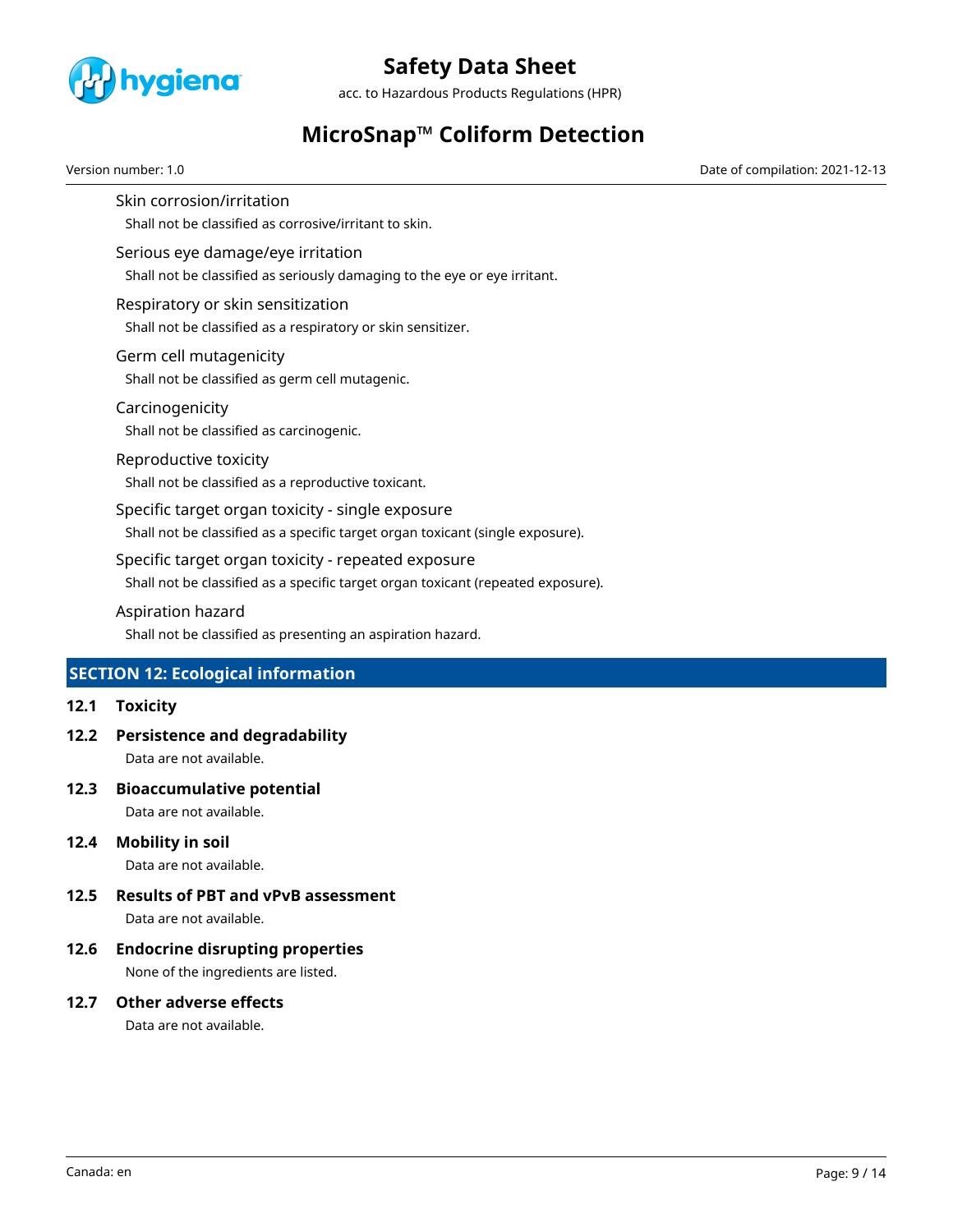

acc. to Hazardous Products Regulations (HPR)

# **MicroSnap™ Coliform Detection**

Version number: 1.0 Date of compilation: 2021-12-13

# **SECTION 13: Disposal considerations**

### **13.1 Waste treatment methods**

Sewage disposal-relevant information

Do not empty into drains. Avoid release to the environment. Refer to special instructions/safety data sheets.

#### Waste treatment of containers/packages

Completely emptied packages can be recycled. Handle contaminated packages in the same way as the substance itself.

### **Remarks**

Please consider the relevant national or regional provisions. Waste shall be separated into the categories that can be handled separately by the local or national waste management facilities.

| <b>SECTION 14: Transport information</b> |                                      |
|------------------------------------------|--------------------------------------|
| 14.1 UN number                           | not subject to transport regulations |

- **14.2 UN proper shipping name** not relevant
- **14.3 Transport hazard class(es)** not assigned
- **14.4 Packing group not assigned**
- 

- 
- 
- 
- **14.5 Environmental hazards** non-environmentally hazardous acc. to the dangerous goods regulations
- **14.6 Special precautions for user** There is no additional information.
- **14.7 Transport in bulk according to Annex II of MARPOL and the IBC Code** The cargo is not intended to be carried in bulk.

### **Information for each of the UN Model Regulations**

- **Transport information National regulations Additional information (UN RTDG)** Not subject to transport regulations: UN RTDG
- **International Maritime Dangerous Goods Code (IMDG) Additional information** Not subject to IMDG.

# **International Civil Aviation Organization (ICAO-IATA/DGR) - Additional information** Not subject to ICAO-IATA.

# **SECTION 15: Regulatory information**

**15.1 Safety, health and environmental regulations specific for the product in question National regulations (United States)**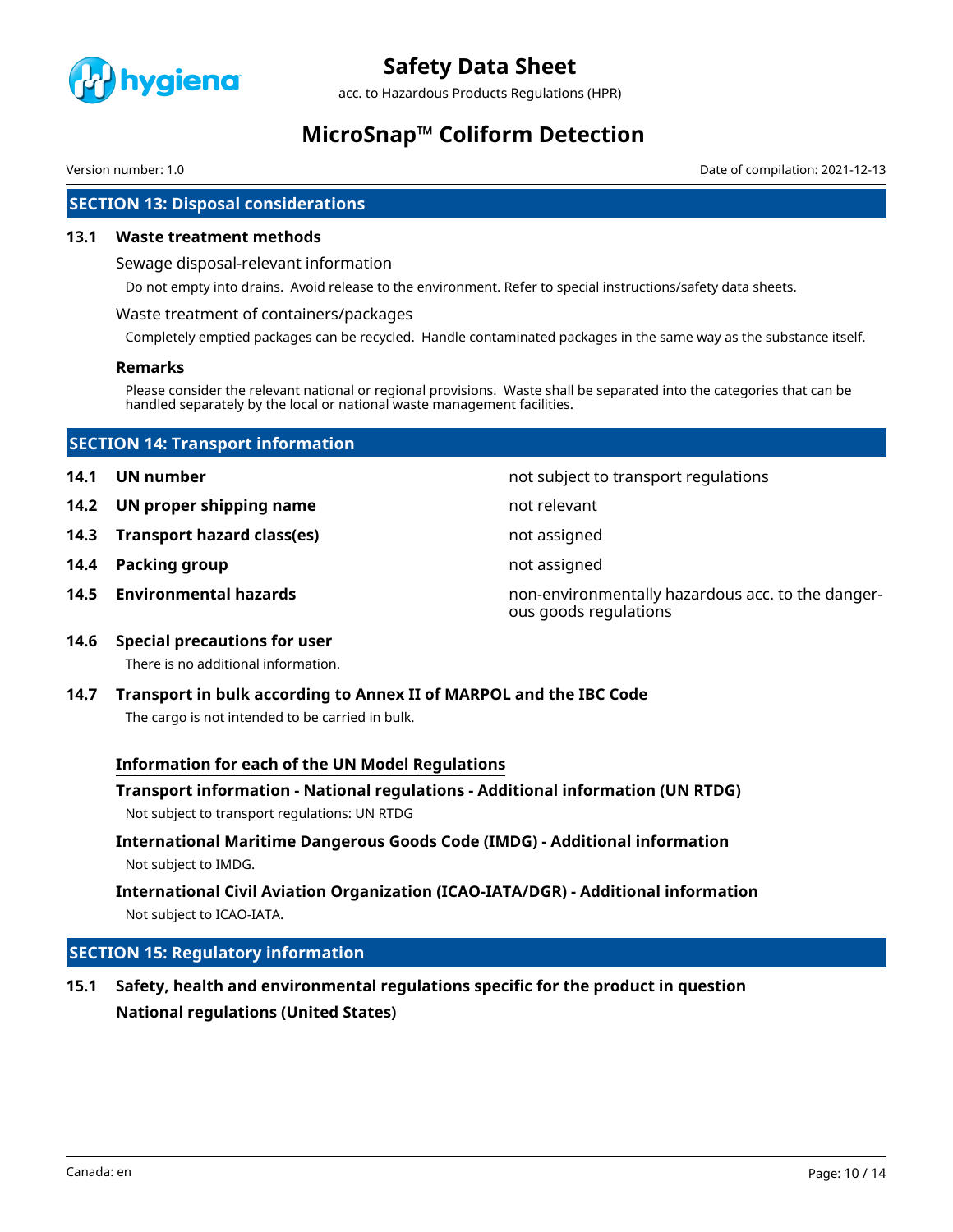

acc. to Hazardous Products Regulations (HPR)

# **MicroSnap™ Coliform Detection**

Version number: 1.0 Date of compilation: 2021-12-13

# **Superfund Amendment and Reauthorization Act (SARA TITLE III )**

- The List of Extremely Hazardous Substances and Their Threshold Planning Quantities (EPCRA Section 302, 304)

The List of Extremely Hazardous Substances and Their Threshold Planning Quantities

| Name of substance | <b>CAS No</b> | <b>Notes</b> | <b>Reportable quant-</b><br>ity (pounds) | <b>Threshold plan-</b><br>ning quantity<br>(pounds) |
|-------------------|---------------|--------------|------------------------------------------|-----------------------------------------------------|
| sodium azide      | 26628-22-8    |              | 1.000                                    | 500                                                 |

Legend

a This material is a reactive solid. The TPQ does not default to 10,000 pounds for non-powder, non-molten, non-solution form.

# - Specific Toxic Chemical Listings (EPCRA Section 313)

| Toxics Release Inventory: Specific Toxic Chemical Listings |               |                |                       |
|------------------------------------------------------------|---------------|----------------|-----------------------|
| Name of substance                                          | <b>CAS No</b> | <b>Remarks</b> | <b>Effective date</b> |
| sodium azide                                               | 26628-22-8    |                | 1994-12-31            |

# **Comprehensive Environmental Response, Compensation, and Liability Act (CERCLA)**

- List of Hazardous Substances and Reportable Quantities (CERCLA section 102a) (40 CFR 302.4)

| Name of substance <b>\</b> | <b>CAS No</b> | <b>Remarks</b> |   | Statutory code Final RQ pounds $(Kq)$ |
|----------------------------|---------------|----------------|---|---------------------------------------|
| Potassium hydroxide        | 1310-58-3     |                |   | 1000 (454)                            |
| sodium azide               | 26628-22-8    |                | 4 | 1000 (454)                            |

Legend

 $1$   $1$   $1$ " indicates that the statutory source is section 311(b)(2) of the Clean Water Act

4 "4" indicates that the source is section 3001 of the Resource Conservation and Recovery Act (RCRA)

# **Clean Air Act**

none of the ingredients are listed

# **Right to Know Hazardous Substance List**

- Hazardous Substance List (NJ-RTK)

| Name of substance   | <b>CAS No</b> | <b>Remarks</b> | <b>Classifications</b> |
|---------------------|---------------|----------------|------------------------|
| Potassium hydroxide | 1310-58-3     |                | CO<br>R <sub>1</sub>   |
| sodium azide        | 26628-22-8    |                | R <sub>3</sub>         |

Legend

CO Corrosive<br>R1 Reactive -

R1 Reactive - First Degree<br>R3 Reactive - Third Degree

Reactive - Third Degree

# **California Environmental Protection Agency (Cal/EPA): Proposition 65 - Safe Drinking Water and Toxic Enforcement Act of 1987**

none of the ingredients are listed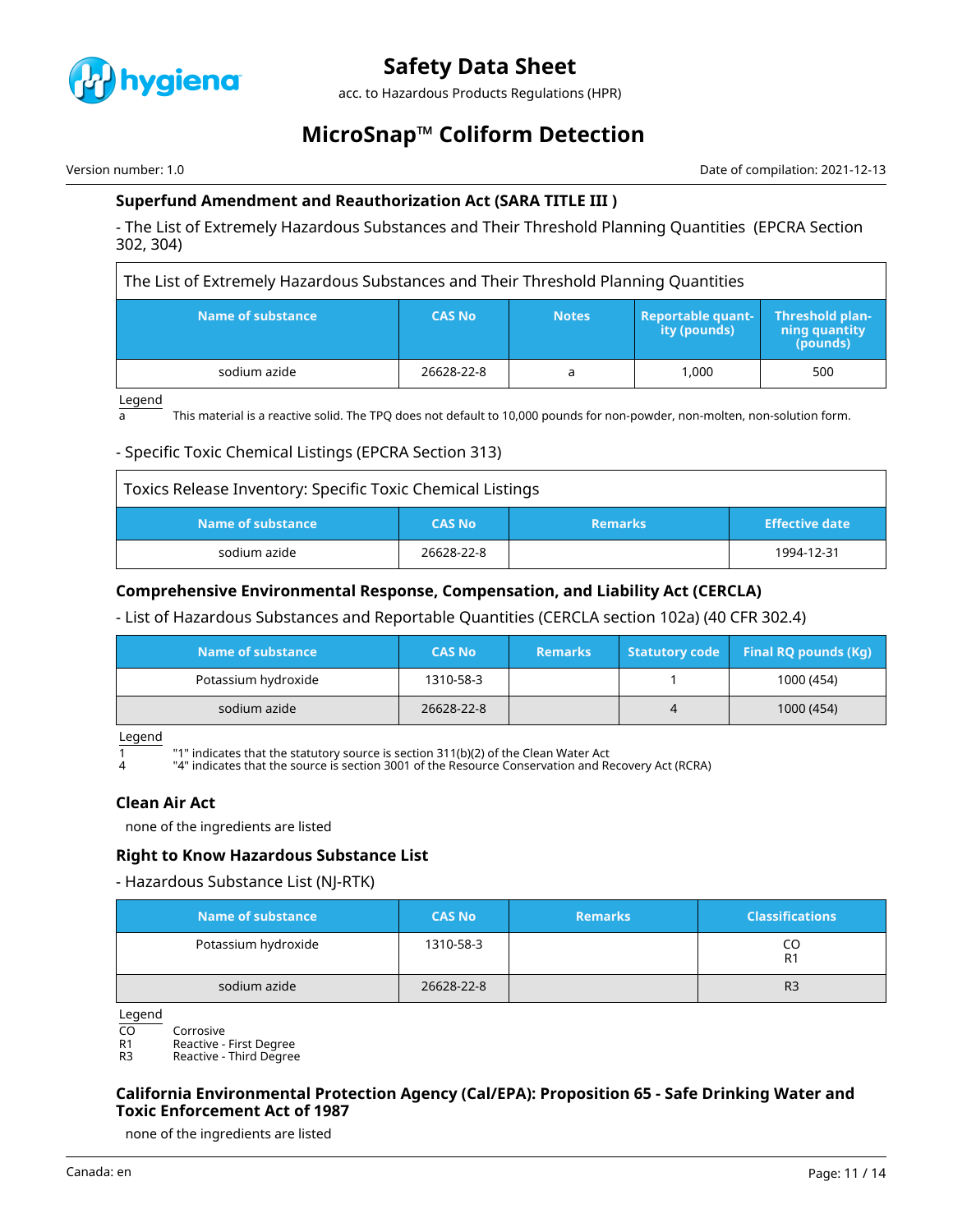

acc. to Hazardous Products Regulations (HPR)

# **MicroSnap™ Coliform Detection**

Version number: 1.0 Date of compilation: 2021-12-13

# **Industry or sector specific available guidance(s)**

# **NPCA-HMIS® III**

Hazardous Materials Identification System. American Coatings Association.

| <b>Category</b>     | <b>Rating</b> | <b>Description</b>                                                                                                                                            |
|---------------------|---------------|---------------------------------------------------------------------------------------------------------------------------------------------------------------|
| Chronic             |               | none                                                                                                                                                          |
| Health              |               | no significant risk to health                                                                                                                                 |
| Flammability        |               | material that must be preheated before ignition can occur                                                                                                     |
| Physical hazard     | 0             | material that is normally stable, even under fire conditions, and will not react with water,<br>polymerize, decompose, condense, or self-react. Non-explosive |
| Personal protection |               |                                                                                                                                                               |

# **NFPA® 704**

National Fire Protection Association: Standard System for the Identification of the Hazards of Materials for Emergency Response (United States).

| <b>Category</b> | Degree of<br>hazard | <b>Description</b>                                                                                                 |
|-----------------|---------------------|--------------------------------------------------------------------------------------------------------------------|
| Flammability    |                     | material that must be preheated before ignition can occur                                                          |
| Health          |                     | material that, under emergency conditions, would offer no hazard beyond that of ordin-<br>ary combustible material |
| Instability     |                     | material that is normally stable, even under fire conditions                                                       |
| Special hazard  |                     |                                                                                                                    |

### **15.2 Chemical Safety Assessment**

Chemical safety assessments for substances in this mixture were not carried out.

# **SECTION 16: Other information**

# **Abbreviations and acronyms**

| Abbr.           | <b>Descriptions of used abbreviations</b>                                                              |
|-----------------|--------------------------------------------------------------------------------------------------------|
| "BC Regulation" | OHS Regulation: Section 5.48 (British Columbia)                                                        |
| Acute Tox.      | Acute toxicity                                                                                         |
| <b>ATE</b>      | <b>Acute Toxicity Estimate</b>                                                                         |
| CAS             | Chemical Abstracts Service (service that maintains the most comprehensive list of chemical substances) |
| Ceiling-C       | Ceiling value                                                                                          |
| DGR             | Dangerous Goods Regulations (see IATA/DGR)                                                             |
| <b>DNEL</b>     | Derived No-Effect Level                                                                                |
| Eye Dam.        | Seriously damaging to the eye                                                                          |
|                 |                                                                                                        |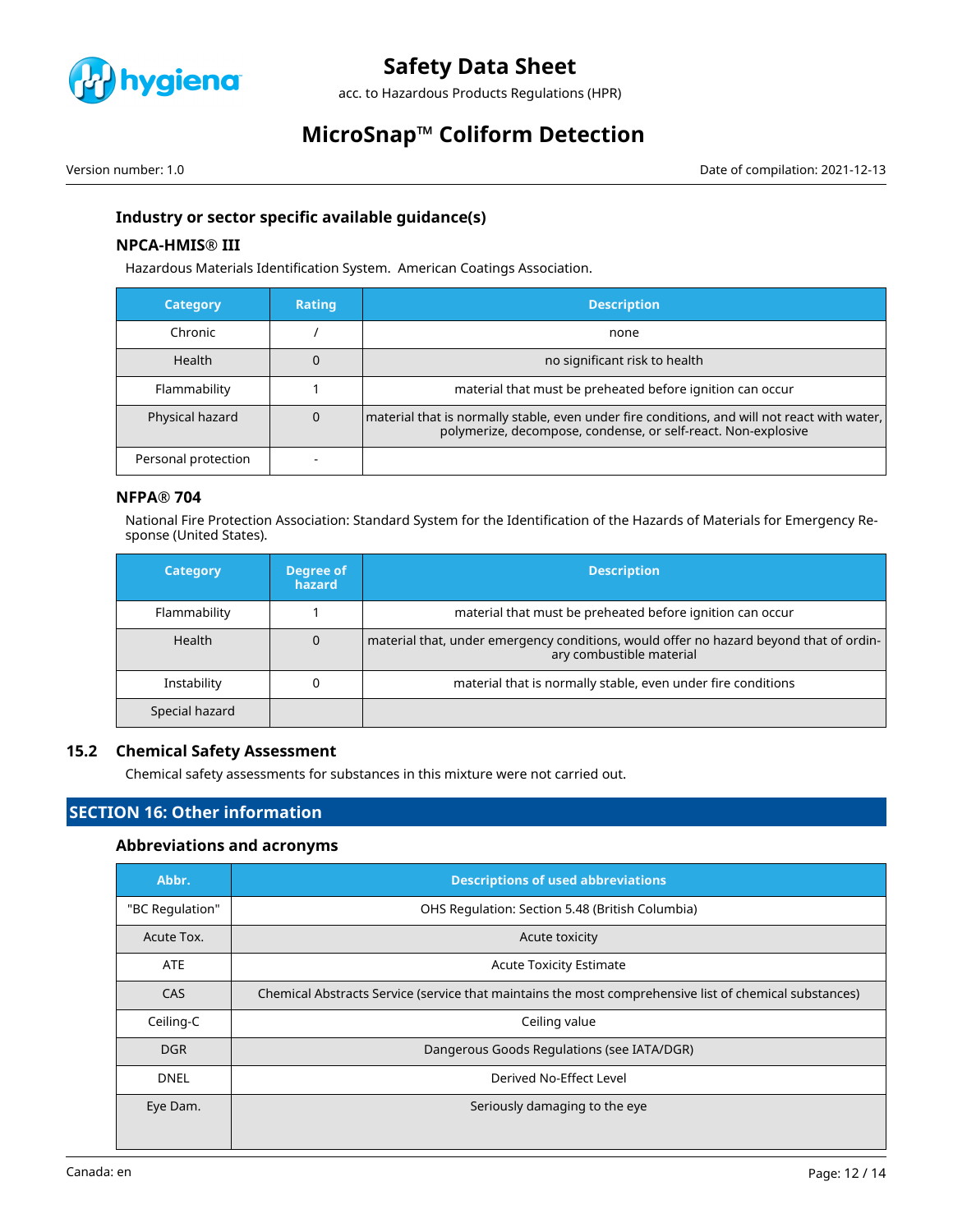

acc. to Hazardous Products Regulations (HPR)

# **MicroSnap™ Coliform Detection**

Version number: 1.0 Date of compilation: 2021-12-13

| Abbr.                 | <b>Descriptions of used abbreviations</b>                                                                                 |
|-----------------------|---------------------------------------------------------------------------------------------------------------------------|
| Eye Irrit.            | Irritant to the eye                                                                                                       |
| <b>GHS</b>            | "Globally Harmonized System of Classification and Labelling of Chemicals" developed by the United Nations                 |
| <b>IATA</b>           | International Air Transport Association                                                                                   |
| <b>IATA/DGR</b>       | Dangerous Goods Regulations (DGR) for the air transport (IATA)                                                            |
| <b>ICAO</b>           | International Civil Aviation Organization                                                                                 |
| <b>IMDG</b>           | International Maritime Dangerous Goods Code                                                                               |
| <b>MARPOL</b>         | International Convention for the Prevention of Pollution from Ships (abbr. of "Marine Pollutant")                         |
| MoL                   | Ministry of Labor: Current Occupational Exposure Limits for Ontario Workplaces Required under Regulation<br>833           |
| <b>NPCA-HMIS® III</b> | National Paint and Coatings Association: Hazardous Materials Identification System - HMIS® III, Third Edition             |
| OHS Code              | Occupational Health and Safety Code: Occupational exposure limits for chemical substances (Alberta)                       |
| PBT                   | Persistent, Bioaccumulative and Toxic                                                                                     |
| <b>PNEC</b>           | <b>Predicted No-Effect Concentration</b>                                                                                  |
| ppm                   | Parts per million                                                                                                         |
| <b>Regulation OHS</b> | Regulation respecting occupational health and safety: Permissible exposure values for airborne contamin-<br>ants (Quebec) |
| <b>RTECS</b>          | Registry of Toxic Effects of Chemical Substances (database of NIOSH with toxicological information)                       |
| Skin Corr.            | Corrosive to skin                                                                                                         |
| Skin Irrit.           | Irritant to skin                                                                                                          |
| <b>STEL</b>           | Short-term exposure limit                                                                                                 |
| <b>TWA</b>            | Time-weighted average                                                                                                     |
| <b>UN RTDG</b>        | UN Recommendations on the Transport of Dangerous Good                                                                     |
| vPvB                  | Very Persistent and very Bioaccumulative                                                                                  |

# **Key literature references and sources for data**

Hazardous Products Regulations (HPR).

UN Recommendations on the Transport of Dangerous Good. International Maritime Dangerous Goods Code (IMDG). Dangerous Goods Regulations (DGR) for the air transport (IATA).

### **Classification procedure**

Physical and chemical properties: The classification is based on tested mixture. Health hazards, Environmental hazards: The method for classification of the mixture is based on ingredients of the mixture (additivity formula).